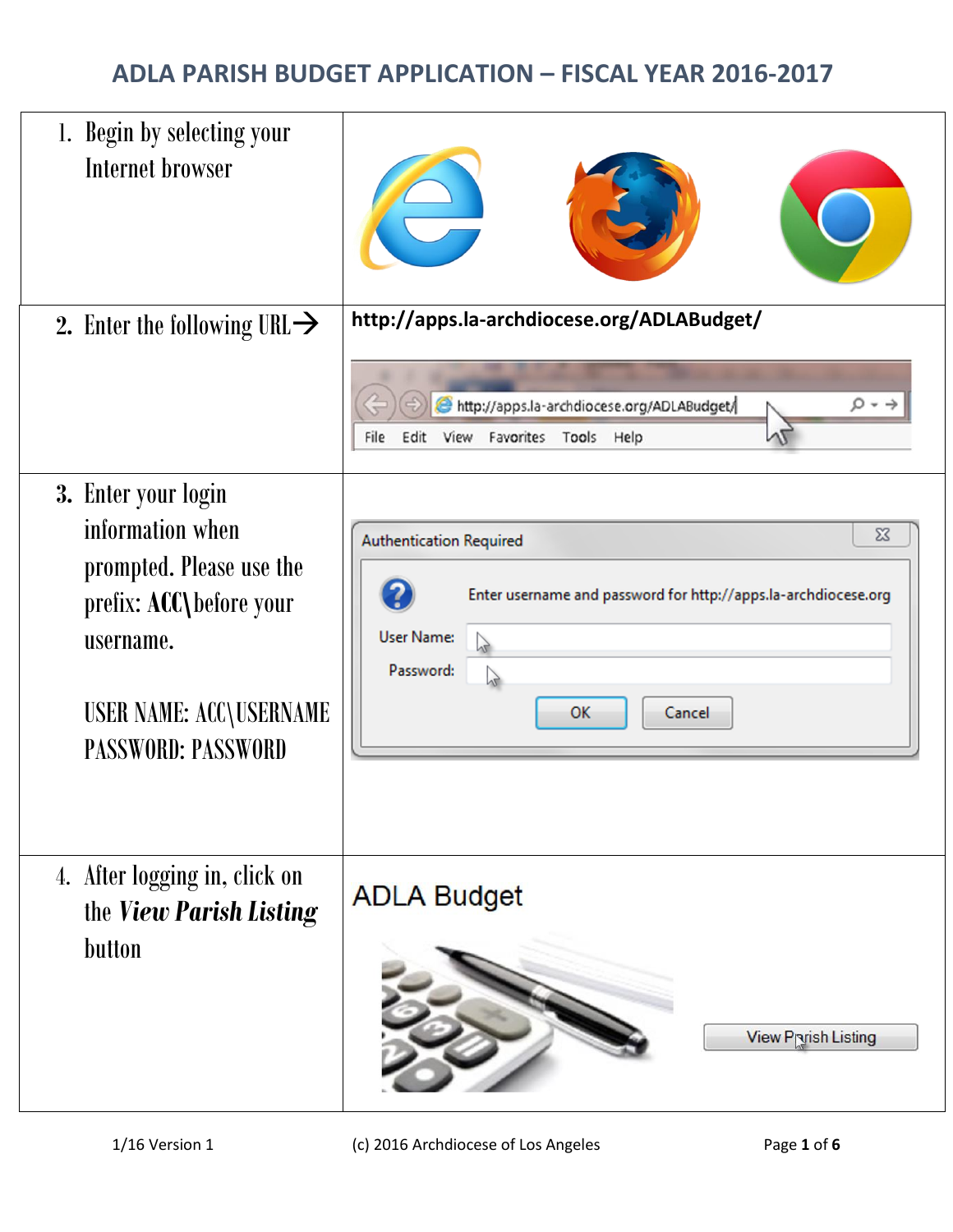| 5. If no records are showing,                                  | <b>Figure A</b>                                                                                                                                                     |
|----------------------------------------------------------------|---------------------------------------------------------------------------------------------------------------------------------------------------------------------|
| then click on the <b>Enter</b><br><b>Fiscal Year 2016-2017</b> | Example: If there is no existing record<br><b>ADLA Budget</b><br>Hello, ACC\ACorrales                                                                               |
| button.                                                        | Home<br>Select CostCenter 02000 v<br>Enter Fiscal Year 2016-2017                                                                                                    |
| See Figure A.                                                  | <b>Budget Forms</b><br>FYear<br><b>Status</b>                                                                                                                       |
| <b>OR</b>                                                      | <b>Figure B</b>                                                                                                                                                     |
| If there is already a record<br>for $2016-2017$ , click on the | Example: If there is an existing record<br><b>ADLA Budget</b><br>Hello, ACC\ACorrales<br>Home                                                                       |
| <b>Details</b> link.                                           | Select CostCenter 02000 v<br>Enter Fiscal Year 2016-2017<br><b>Budget Forms</b><br>FYear<br><b>Status</b><br>02000 Sample Parish<br>2016-2017 New<br><b>Details</b> |
| See Figure B.                                                  |                                                                                                                                                                     |
|                                                                |                                                                                                                                                                     |
| 6. The Budget Application will<br>load                         | Fiscal Year: 2016-2017<br>Status: New                                                                                                                               |
| 7. Use the Drop Down Menu and                                  | Page 1: Ordinary Income<br>e 1: Ordinary Income<br>Page 2: Restricted Income                                                                                        |
|                                                                | Page 3: Ordinary Expenses<br>Show Summary<br>Page 4: Other Expenses,<br><b>ACTUAL</b><br><b>BUDGET</b><br>Summary:<br>Page 5: Summary                               |
| Go to Page 5                                                   | 2014-2015<br>2015-2016<br>"Based on saved entries<br>2016-2017                                                                                                      |
| 8. Print the Summary Page                                      | Ordinary Income*<br>506,889.06<br>517,822.11<br>529,083.14<br>Total Receipts*<br>506,889.06<br>517,822.11<br>529,083.14                                             |
| File $\rightarrow$ Print Preview $\rightarrow$ Print           | Ordinary Expenses*<br>466,832.82<br>0.00<br>0.00                                                                                                                    |
|                                                                | Total Disbursements*<br>506,889.06<br>0.00<br>0.00<br>Net Surplus (Deficit)*<br>0.00<br>517,822.11<br>529,083.14                                                    |
| Document $\rightarrow$ Print                                   |                                                                                                                                                                     |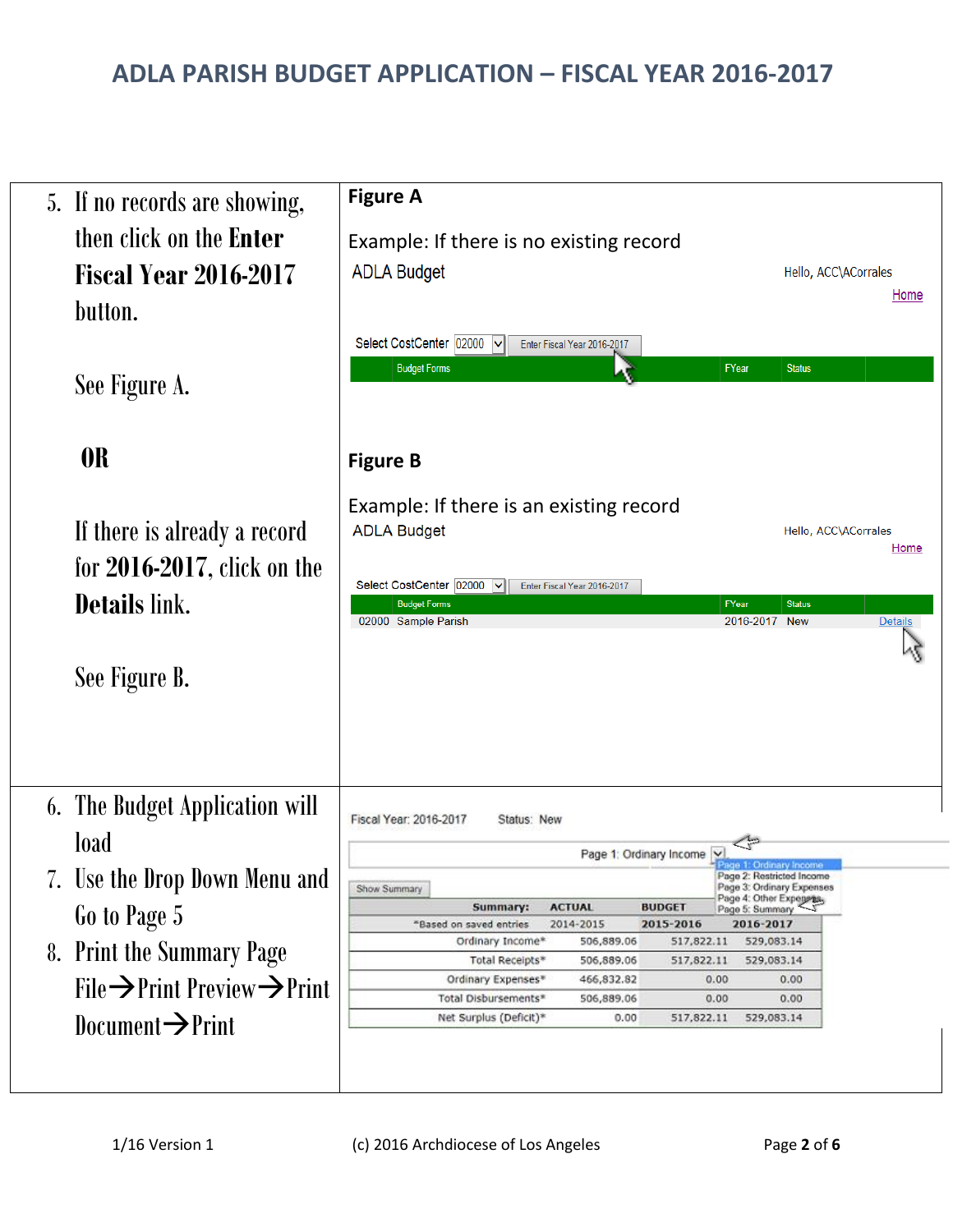| <b>Account Description</b><br><b>ACTUAL</b><br><b>ACTUAL</b><br><b>ACTUAL</b><br><b>BUDGET</b><br><b>BUDGET</b><br>Use the Drop Menu, go to<br>I. ORDINARY INCOME (UNRESTRICTED)<br><b>ANNUAL</b><br><b>ANNUAL</b><br><b>ANNUAL</b><br><b>Budget</b><br>Budget<br><b>REPORT</b><br><b>REPORT</b><br><b>REPORT</b><br>Page 1 and begin.<br>2016-2017<br><b>COLLECTIONS</b><br>FY 2012-2013<br>FY 2013-2014<br>FY 2014-2015<br>2015-2016<br>470216<br><b>ENVELOPES</b><br>193,579.00<br>193,579.00<br>237,268.00<br>199,386.37<br>470217<br><b>PLATE</b><br>10. Review the information in<br>141,630.00<br>153,744.88<br>153,744.88<br>158,357.23<br>470218<br><b>HOLY DAYS</b><br>0.00<br>0.00<br>0.00<br>0.00<br>0.0<br>column "Budget 2016-2017"<br>470219<br><b>EASTER</b><br>7,149.00<br>3,260.00<br>7,149.00<br>7,363.47<br>470220<br><b>CHRISTMAS</b><br>9,816.00<br>9,962.00<br>9,962.00<br>10,260.86<br>Only!!!<br>ベ<br>11. Enter any changes as<br>necessary.<br>12. If you need to start over,<br><b>BUDGET</b><br><b>BUDGET</b><br><b>Budget</b><br><b>Budget</b><br>there is a Reset Button<br>located to the right of the<br>Ą<br>2015-2016<br>2016-2017<br>columns. This feature will<br>205,367.96<br>199,386.37<br>$\zeta$<br>158,357.23<br>163,107.94<br>reset your page to the<br>original pre-populated<br>0.00<br>0.00<br>7,363.47<br>7,584.37<br>amounts, even if you have<br>10,260.86<br>10,568.69<br>saved your information.<br>13. Once you have completed<br>reviewing the amounts and<br>Page 1: Ordinary Income  -<br>made any changes as<br>necessary, click on the right<br>arrow at the bottom of each<br>page, this will save your<br>information and navigate | 9. You will return to Page 5, |  |  |  |           |
|-----------------------------------------------------------------------------------------------------------------------------------------------------------------------------------------------------------------------------------------------------------------------------------------------------------------------------------------------------------------------------------------------------------------------------------------------------------------------------------------------------------------------------------------------------------------------------------------------------------------------------------------------------------------------------------------------------------------------------------------------------------------------------------------------------------------------------------------------------------------------------------------------------------------------------------------------------------------------------------------------------------------------------------------------------------------------------------------------------------------------------------------------------------------------------------------------------------------------------------------------------------------------------------------------------------------------------------------------------------------------------------------------------------------------------------------------------------------------------------------------------------------------------------------------------------------------------------------------------------------------------------------------------------------------------------------------|-------------------------------|--|--|--|-----------|
|                                                                                                                                                                                                                                                                                                                                                                                                                                                                                                                                                                                                                                                                                                                                                                                                                                                                                                                                                                                                                                                                                                                                                                                                                                                                                                                                                                                                                                                                                                                                                                                                                                                                                               |                               |  |  |  |           |
|                                                                                                                                                                                                                                                                                                                                                                                                                                                                                                                                                                                                                                                                                                                                                                                                                                                                                                                                                                                                                                                                                                                                                                                                                                                                                                                                                                                                                                                                                                                                                                                                                                                                                               |                               |  |  |  |           |
|                                                                                                                                                                                                                                                                                                                                                                                                                                                                                                                                                                                                                                                                                                                                                                                                                                                                                                                                                                                                                                                                                                                                                                                                                                                                                                                                                                                                                                                                                                                                                                                                                                                                                               |                               |  |  |  | 205,367.9 |
|                                                                                                                                                                                                                                                                                                                                                                                                                                                                                                                                                                                                                                                                                                                                                                                                                                                                                                                                                                                                                                                                                                                                                                                                                                                                                                                                                                                                                                                                                                                                                                                                                                                                                               |                               |  |  |  | 163,107.9 |
|                                                                                                                                                                                                                                                                                                                                                                                                                                                                                                                                                                                                                                                                                                                                                                                                                                                                                                                                                                                                                                                                                                                                                                                                                                                                                                                                                                                                                                                                                                                                                                                                                                                                                               |                               |  |  |  | 7,584.3   |
|                                                                                                                                                                                                                                                                                                                                                                                                                                                                                                                                                                                                                                                                                                                                                                                                                                                                                                                                                                                                                                                                                                                                                                                                                                                                                                                                                                                                                                                                                                                                                                                                                                                                                               |                               |  |  |  | 10,568.6  |
|                                                                                                                                                                                                                                                                                                                                                                                                                                                                                                                                                                                                                                                                                                                                                                                                                                                                                                                                                                                                                                                                                                                                                                                                                                                                                                                                                                                                                                                                                                                                                                                                                                                                                               |                               |  |  |  |           |
|                                                                                                                                                                                                                                                                                                                                                                                                                                                                                                                                                                                                                                                                                                                                                                                                                                                                                                                                                                                                                                                                                                                                                                                                                                                                                                                                                                                                                                                                                                                                                                                                                                                                                               |                               |  |  |  |           |
|                                                                                                                                                                                                                                                                                                                                                                                                                                                                                                                                                                                                                                                                                                                                                                                                                                                                                                                                                                                                                                                                                                                                                                                                                                                                                                                                                                                                                                                                                                                                                                                                                                                                                               |                               |  |  |  |           |
|                                                                                                                                                                                                                                                                                                                                                                                                                                                                                                                                                                                                                                                                                                                                                                                                                                                                                                                                                                                                                                                                                                                                                                                                                                                                                                                                                                                                                                                                                                                                                                                                                                                                                               |                               |  |  |  |           |
|                                                                                                                                                                                                                                                                                                                                                                                                                                                                                                                                                                                                                                                                                                                                                                                                                                                                                                                                                                                                                                                                                                                                                                                                                                                                                                                                                                                                                                                                                                                                                                                                                                                                                               |                               |  |  |  |           |
|                                                                                                                                                                                                                                                                                                                                                                                                                                                                                                                                                                                                                                                                                                                                                                                                                                                                                                                                                                                                                                                                                                                                                                                                                                                                                                                                                                                                                                                                                                                                                                                                                                                                                               |                               |  |  |  |           |
|                                                                                                                                                                                                                                                                                                                                                                                                                                                                                                                                                                                                                                                                                                                                                                                                                                                                                                                                                                                                                                                                                                                                                                                                                                                                                                                                                                                                                                                                                                                                                                                                                                                                                               |                               |  |  |  |           |
|                                                                                                                                                                                                                                                                                                                                                                                                                                                                                                                                                                                                                                                                                                                                                                                                                                                                                                                                                                                                                                                                                                                                                                                                                                                                                                                                                                                                                                                                                                                                                                                                                                                                                               |                               |  |  |  |           |
|                                                                                                                                                                                                                                                                                                                                                                                                                                                                                                                                                                                                                                                                                                                                                                                                                                                                                                                                                                                                                                                                                                                                                                                                                                                                                                                                                                                                                                                                                                                                                                                                                                                                                               |                               |  |  |  |           |
|                                                                                                                                                                                                                                                                                                                                                                                                                                                                                                                                                                                                                                                                                                                                                                                                                                                                                                                                                                                                                                                                                                                                                                                                                                                                                                                                                                                                                                                                                                                                                                                                                                                                                               |                               |  |  |  |           |
|                                                                                                                                                                                                                                                                                                                                                                                                                                                                                                                                                                                                                                                                                                                                                                                                                                                                                                                                                                                                                                                                                                                                                                                                                                                                                                                                                                                                                                                                                                                                                                                                                                                                                               |                               |  |  |  |           |
| you to the next page.                                                                                                                                                                                                                                                                                                                                                                                                                                                                                                                                                                                                                                                                                                                                                                                                                                                                                                                                                                                                                                                                                                                                                                                                                                                                                                                                                                                                                                                                                                                                                                                                                                                                         |                               |  |  |  |           |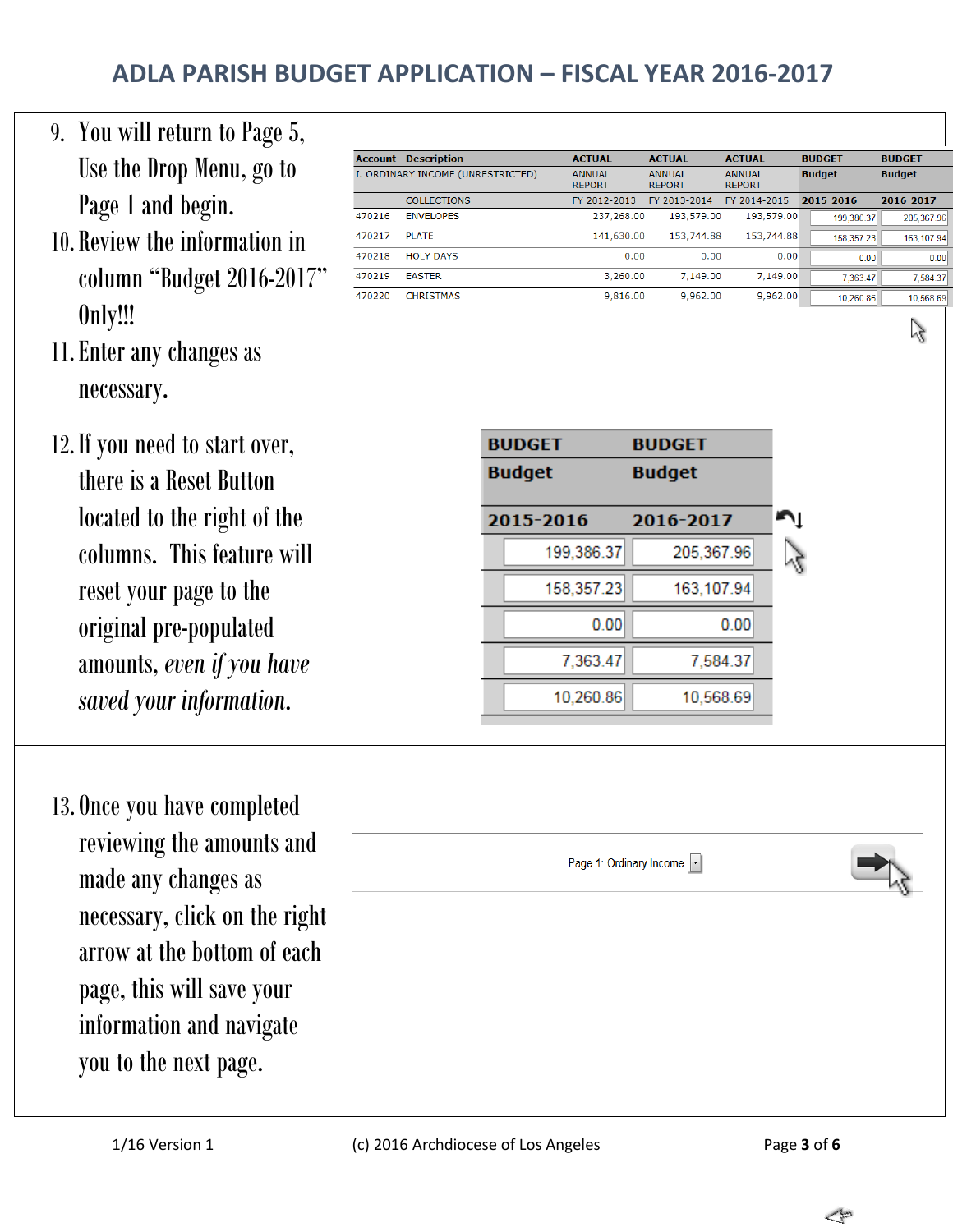Т

| 14. You can also navigate from<br>page to page by using the<br>drop-down menu located at<br>the top of every page. Be<br>aware that doing this will<br>also save your information.      | Fiscal Year: 2016-2017<br>Show Summary                                                | Status: New<br>Summary:<br>"Based on saved entries<br>Ordinary Income*<br>Total Receipts*<br>Ordinary Expenses*<br>Total Disbursements*<br>Net Surplus (Deficit)* | <b>ACTUAL</b><br>2014-2015<br>506,889.06<br>506,889.06<br>466,832.82<br>506,889.06<br>0.00 | Page 1: Ordinary Income Y<br><b>BUDGET</b><br>2015-2016<br>517,822.11<br>517,822.11<br>0.00<br>0.00<br>517,822.11 | Page 1: Ordinary Incor<br>Page 2: Restricted Income<br>Page 3: Ordinary Expenses<br>Page 4: Other Expenses<br>Page 5: Summary<br>2016-2017<br>529,083.14<br>529,083.14<br>0.00<br>0.00<br>529,083.14 |                                        |
|-----------------------------------------------------------------------------------------------------------------------------------------------------------------------------------------|---------------------------------------------------------------------------------------|-------------------------------------------------------------------------------------------------------------------------------------------------------------------|--------------------------------------------------------------------------------------------|-------------------------------------------------------------------------------------------------------------------|------------------------------------------------------------------------------------------------------------------------------------------------------------------------------------------------------|----------------------------------------|
| 15. If you need to return at a<br>later date to continue your<br>work, <b>you can save by</b><br>using the logout button<br>located at the top right-<br><b>hand corner or the save</b> | <b>ADLA Budget</b><br><b>Back to List</b><br><b>Sample Parish</b><br>Cost Center: 200 | Dept Code: 02000                                                                                                                                                  |                                                                                            |                                                                                                                   |                                                                                                                                                                                                      | Hello, ACC\ACorrales   Log out<br>Home |
| button at the bottom of<br>each page.                                                                                                                                                   |                                                                                       |                                                                                                                                                                   | Page 1: Ordinary Income V                                                                  |                                                                                                                   | <b>Save</b>                                                                                                                                                                                          |                                        |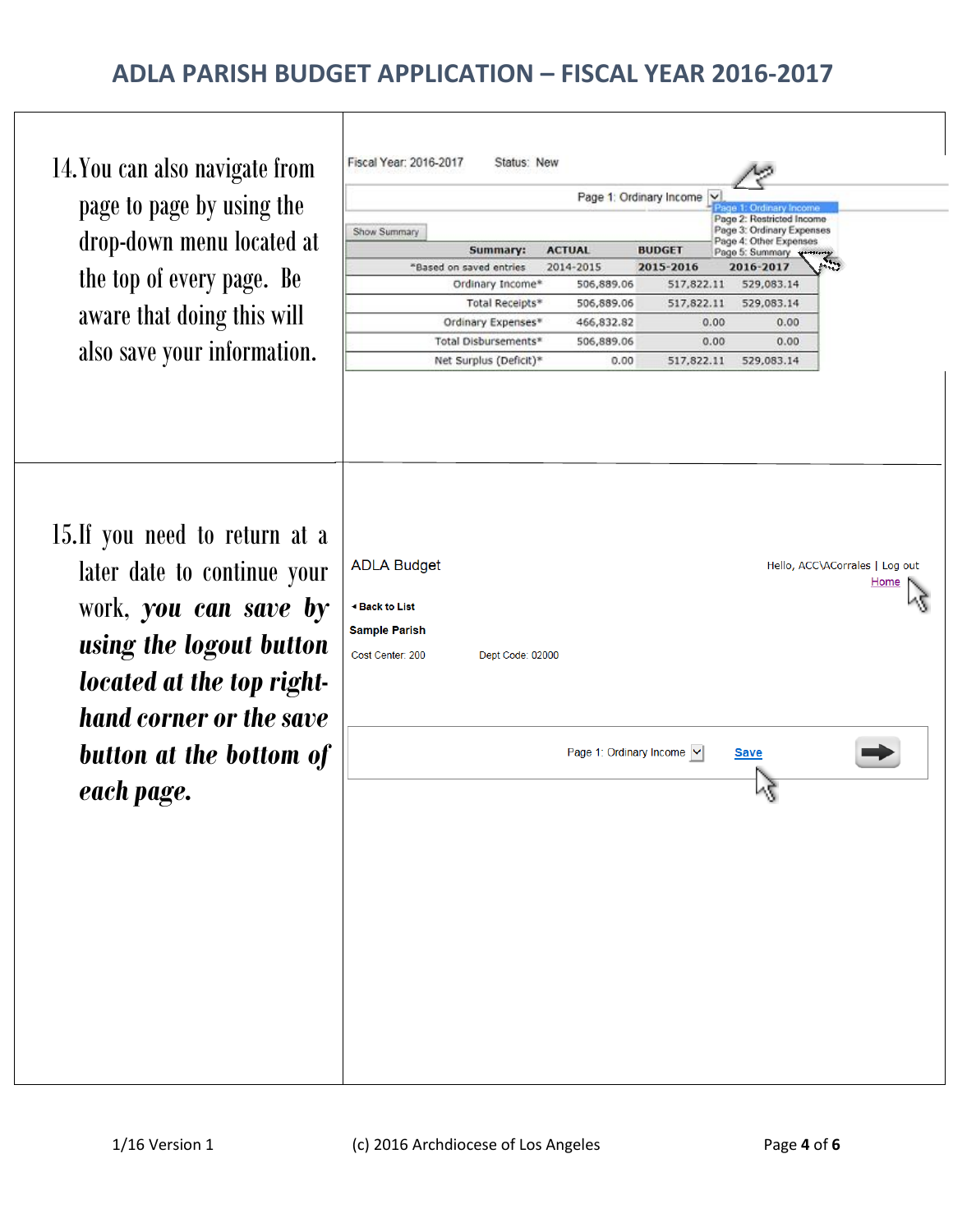| 16. As you are entering       |
|-------------------------------|
| information you can use the   |
| <b>Show Summary button to</b> |
| view a snapshot of the total  |
| amounts for each section.     |
| This summary will show the    |
| overall impact as you are     |
| making changes.               |

### 17.**Show Summary–**

Allows the user to preview the report as changes are entered. You will need to scroll down to view the entire report. Use the close button at the bottom of the pop-up screen to return to the page you were working on.

| <b>Show Summary</b>     |               |               |               |
|-------------------------|---------------|---------------|---------------|
| <b>Summary:</b>         | <b>ACTUAL</b> | <b>BUDGET</b> | <b>BUDGET</b> |
| *Based on saved entries | 2014-2015     | 2015-2016     | 2016-2017     |
| Ordinary Income*        | 506,889.06    | 517,822.11    | 529,083.14    |
| Total Receipts*         | 506,889.06    | 517,822.11    | 529,083.14    |
| Ordinary Expenses*      | 466,832.82    | 0.00          | 0.00          |
| Total Disbursements*    | 506,889.06    | 0.00          | 0.00          |
| Net Surplus (Deficit)*  | 0.00          | 517,822.11    | 529,083.14    |

|        | <b>BUDGET</b> | <b>BUDGET</b> | <b>ACTUAL</b> | <b>Summary:</b>                               |
|--------|---------------|---------------|---------------|-----------------------------------------------|
|        | 2016-2017     | 2015-2016     | 2014-2015     | *Based on saved entries                       |
|        | 386,628,96    | 375,367.93    | 364,434.88    | Collections                                   |
|        | 132,630.11    | 132,630.11    | 132,630.11    | Donations for Sacraments/Services             |
| 387.00 |               | 387.00        | 387.00        | Interest/Investment Income Unrestricted       |
|        | 8,692.00      | 8,692.00      | 8,692,00      | Fund Raising Events (Net)                     |
| 745.07 |               | 745.07        | 745.07        | Other Income Unrestricted                     |
|        | 529,083.14    | 517,822.11    | 506,889.06    | <b>Subtotal Ordinary Receipts</b>             |
| 0.00   |               | 0.00          | 0.00          | <b>Restricted Income</b>                      |
| 0.00   |               | 0.00          | 0.00          | Bldng, Fund Drive/Capital Campaigns/Donations |
| 0.00   |               | 0.00          | 0.00          | Interest/Investment Income Restricted         |
| 0.00   |               | 0.00          | 0.00          | Other Income                                  |
| 0.00   |               | 0.00          | 0.00          | <b>Archdiocesan Collections</b>               |
| 0.00   |               | 0.00          | 0.00          | Exchange                                      |
|        | 529,083.14    | 517,822.11    | 506,889.06    | <b>Total Receipts</b>                         |
| 0.00   |               | 0.00          | 466,832,82    | <b>Ordinary Expenses</b>                      |
| 0.00   |               | 0.00          | 0.00          | <b>Other Expenses</b>                         |
| 0.00   |               | 0.00          | 0.00          | <b>Building &amp; Improvements Activity</b>   |
|        |               | 0.00          | 0.00          | <b>Investment &amp; Loan Activity</b>         |
| 0.00   |               | 0.00          | 0.00          | <b>Archdiocesan Collections</b>               |
| 0.00   |               | 0.00          | 0.00          | Archdiocesan Assessment                       |
| 0.00   |               | 0.00          | 40.056.24     | Exchange                                      |